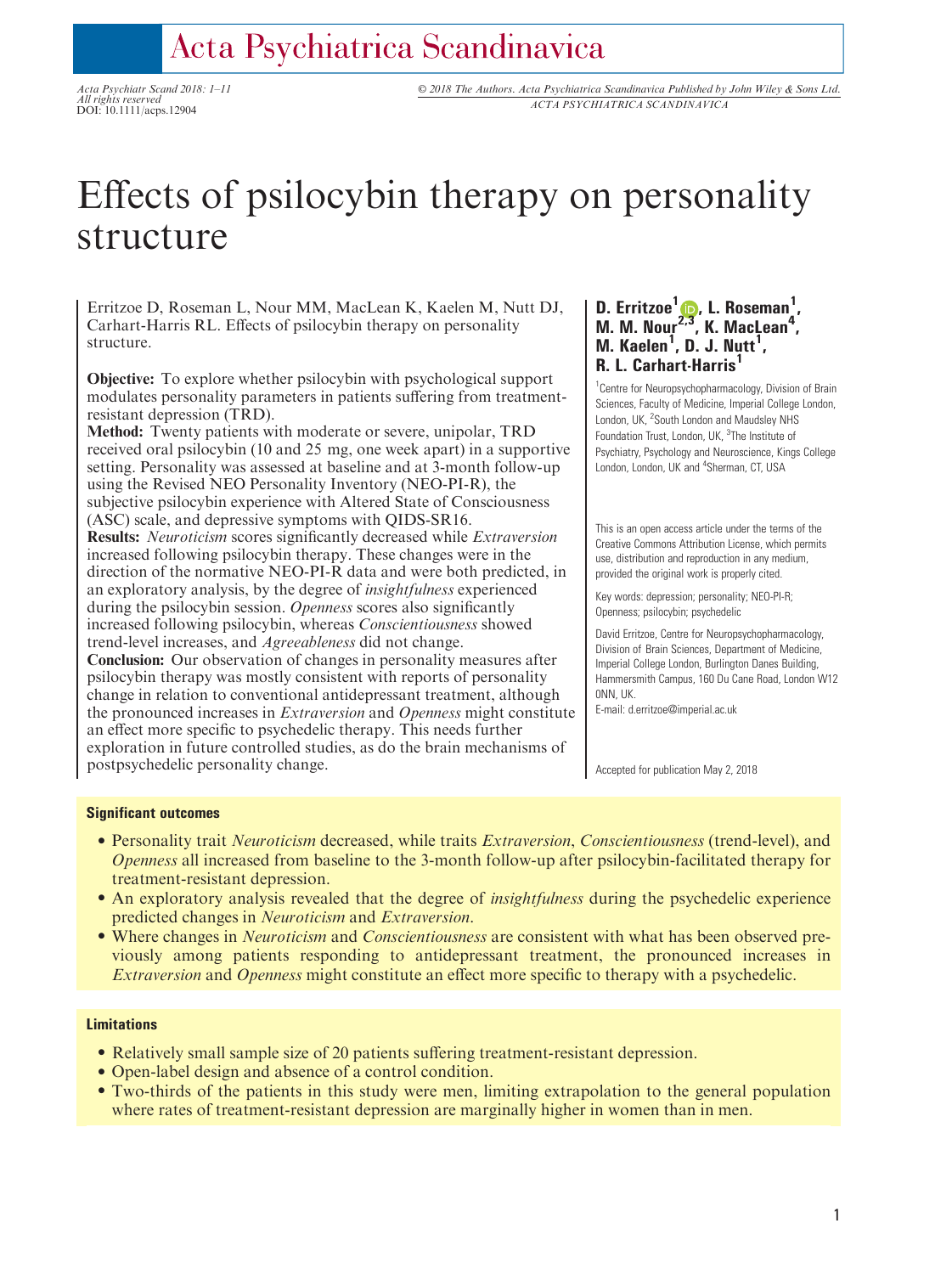## Introduction

Major depression is a commonly occurring disorder associated with high morbidity, socio-economic burden, and rates of completed suicide (1, 2). It affects  $10-15\%$  of the general population  $(2-$ 4) and has been ranked by The World Health Organization (WHO) as the fourth leading contributor to the global burden of disease (5), with a forecast of becoming number one by 2030 (6). Almost half of the cost and disease burden caused by depression has been attributed to treatmentresistant depression (TRD) (7, 8), typically defined as 'a poor response to two adequate trials of different classes of antidepressants' (9). TRD is associated with longer duration and higher severity of the disease, more protracted functional impairment, and poses a significant personal and public health problem (8). TRD affects about 30% of patients with major depression and up to 60% if TRD is defined as absence of remission (7, 10). The poor prognosis and socio-economic burden associated with TRD give ground for research focusing on therapeutic interventions with alternative strategies to conventional pharmaceutical and therapeutic approaches.

Beginning in the 1990s (11, 12), neurobiological and psychiatric interest in classic serotonergic psychedelic compounds, such as psilocybin, N,Ndimethyltryptamine (DMT), and lysergic acid diethylamide (LSD), gradually re-emerged after decades of being suppressed (13, 14). Recent pilot studies point to the potential of psychedelicassisted therapy to treat conditions including tobacco (15) and alcohol (16) addiction, obsessivecompulsive disorder (17), end of life anxiety/depression (18–20), major depression (21), and TRD (22, 23) – (see Carhart-Harris & Goodwin, 2017 for a review (24)). Intriguingly, the treatment effect in these trials appears to last for several months – much longer than the pharmacological presence of the actual compounds (25, 26).

Typically, psychedelic-assisted therapy involves only one or two sessions in which a moderate to high dose of a psychedelic compound is given in a supportive environment (27, 28) with the intention of evoking 'peak' (29) or 'mystical-type' (30, 31) experiences, characterized by disintegration of ego boundaries and an accompanying sense of connectedness (32, 33), oneness, or unity (34). This treatment paradigm differs from the approach of long-term daily pharmacological intervention associated with conventional antidepressant medication.

The mechanisms underlying the long-lasting therapeutic effects of psychedelic therapy remain unknown. There appears to be a relationship between the therapeutic outcome and the subjective experiences during the psychedelic sessions (18, 27, 35–38). Moreover, psilocybin and LSD may increase the NEO-PI-R (39) personality trait Openness to Experience (or simply 'Openness') in healthy volunteers after a single dose  $(40, 41)$ . Interestingly, and constituting a possible link between the quality of the experience and the impact on personality, in the subgroup of participants who had mystical experiences during their psilocybin session, Openness remained significantly higher than baseline more than 1 year after the session (40).

Openness is considered to be one of the five major dimensions of personality and is linked to Openness to new ideas and values, imagination, aesthetic appreciation, novelty-seeking, non-conformity, and creativity (39). In major depression, effective treatment with antidepressants has been shown not only to increase Openness scores but also to significantly affect three of the remaining four NEO-PI-R personality domains; decreasing Neuroticism, increasing Extraversion and Conscientiousness, with Agreeableness remaining unchanged (42).

The aim of the present study was to explore whether psilocybin with psychological support modulates personality parameters in patients suffering from treatment-resistant depression, to investigate whether these changes relate to the quality of the psychedelic experience and to investigate whether such modulations could potentially help us understand the long-lasting nature of psychedelic-assisted therapy.

## **Methods**

The study was approved by the National Research Ethics Service (NRES) London – West London, sponsored and approved by Imperial College London's Joint Research and Complication Organisation (JRCO), adopted by the National Institute of Health Research (NIHR) Clinical Research Network (CRN), and reviewed and approved by Medicines and Healthcare products Regulatory Agency (MHRA).

## **Participants**

Twenty patients suffering treatment-resistant depression were enrolled in this open-label feasibility study. The main inclusion criteria were: unipolar major depression of at least moderate severity (17+ on the 21-item HAM-D) and no improvement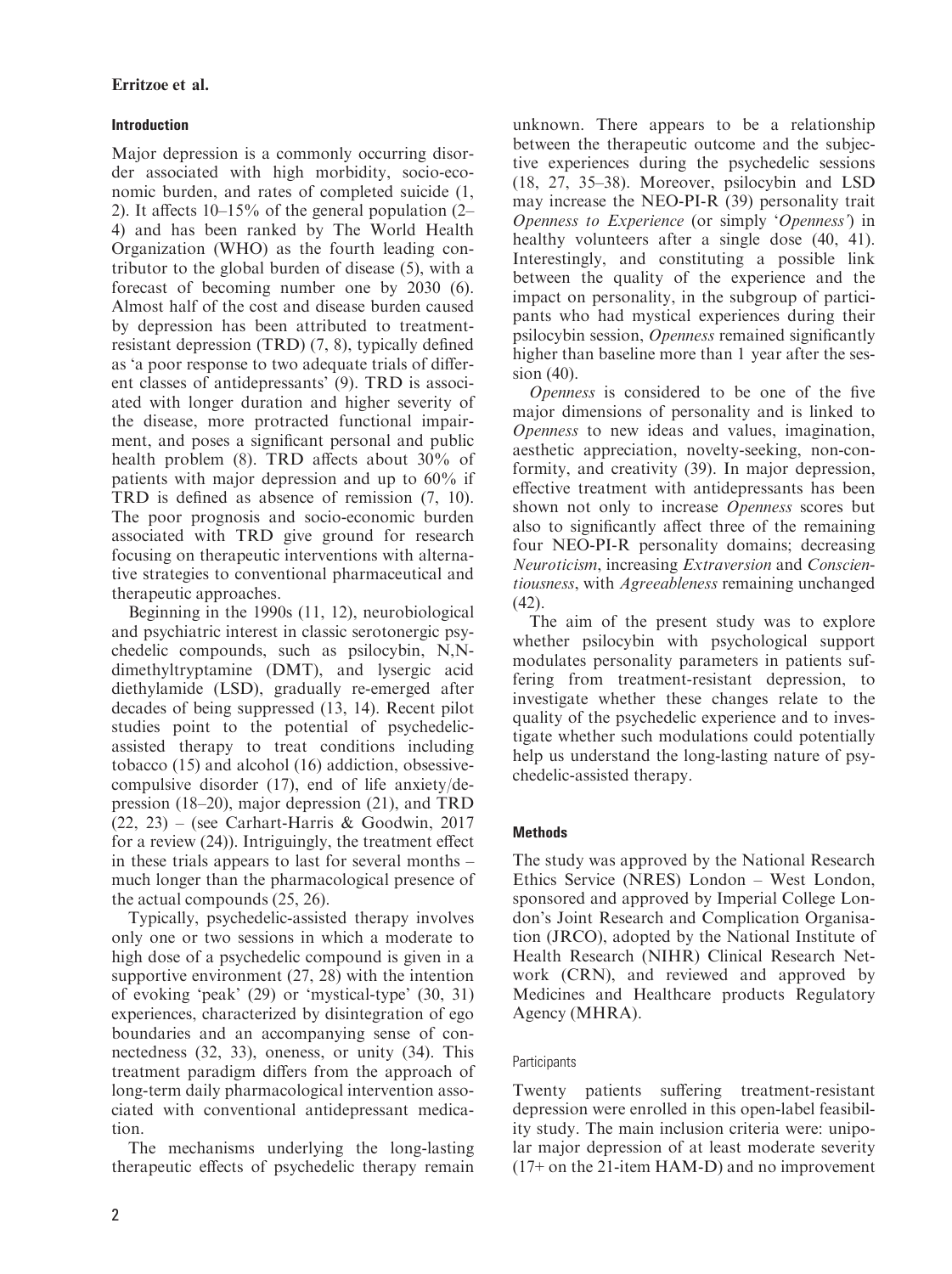despite two courses of pharmacologically distinct antidepressant medications for an adequate duration (6 weeks minimum) within the current episode. Main exclusion criteria were: a current or previously diagnosed psychotic disorder or an immediate family member with a diagnosed psychotic disorder. Five patients had previously tried a psychedelic drug; in four of five cases, this had occurred in recreational contexts in early adulthood. All but three had undergone psychological therapy/counseling (23).

## Study procedure

Full details of study procedures have been published previously (22, 23). Briefly, the first phase of screening involved a scripted telephone interview, which was used to prescreen for the major inclusion/exclusion criteria. Suited candidates were invited for a screening visit at the Imperial Clinical Research Facility (ICRF) at the Hammersmith hospital where informed consent was taken. A detailed history of both physical and mental (using MINI-5) health, routine blood tests, ECG, urine test for drugs of abuse and pregnancy where relevant, breathalyzer, and a number of baseline assessments, including the NEO-PI-R, were acquired during this visit. Eligible patients attended a preparation visit, followed by two dosing sessions, separated by one week. In the first session, patients received 10 mg psilocybin, and in the second, 25 mg. The second session was the focus of the therapeutic process, as only this dose was predicted to induce lasting therapeutic effects. After capsule ingestion, patients laid with their eyes closed while listening to a music playlist (27). Two therapists adopted a non-directive, supportive approach, allowing the patient to experience a mostly uninterrupted introspection. Patients came back one day and again one week after the 25 mg session for integration of the experience.

### Measures

Personality was assessed using the NEO-PI-R instrument (39), which covers 5 domains, Neuroticism (anxious, insecure, emotional), Extraversion (sociable, optimistic, talkative), Openness to Experience (or short: Openness) (curious, imaginative, creative), Conscientiousness (hard-working, ambitious, persistent), and Agreeableness (good-natured, cooperative, helpful). Each domain has six facets, each of which contains eight items that are rated by respondents using a 5-point Likert-type scale ranging from strongly disagree to strongly agree. NEO-PI-R raw scores were standardized as

## Effects of psilocybin therapy on personality structure

T-scores ( $M = 50$ , SD = 10) using the combinedsex norms reported in the NEO-PI-R manual. Cohen's d effect size was also calculated from raw scores:  $(Mean-score_{baseline} - mean-score_{3-months})/$  $((SD<sub>baseline</sub>)<sup>2</sup> + (SD<sub>3-months</sub>)<sup>2</sup>)<sup>0.5</sup>$ . The subjective experience under psilocybin was assessed using the altered state of consciousness questionnaire (ASC) (43). This self-rated instrument captures the acute quality of the psychedelic experience and covers factors such as insightfulness, blissfulness, experience of unity, and spirituality. The 16-item Quick Inventory of Depressive Symptoms, (QIDS-SR16) was employed to assess depressive symptoms at baseline and at selected time points. Change in severity of depressive symptoms, as assessed with different measures, from baseline to follow-up time points have been published separately (23).

## Analysis

Baseline vs. 3-month follow-up NEO-PI-R scores were compared using two-tailed paired t-tests, and false discovery rate (FDR) method with a threshold of 0.05 applied. Results are reported as mean  $\pm$  SD. A standard threshold for defining treatment response  $(\geq 50\%$  reduction in QIDS score from baseline) was used to separate patients into responders and non-responders. Bivariate correlations were tested using Pearson's correlation coefficient; to test whether any of 4 ASC subfactors related to the 'peak' experience, insightfulness, blissful state, 'experience of unity', and spiritual experience (37) were related to changes in any of the NEO-PI-R trait scores (baseline vs. 3-month follow-up), and to test associations between changes in NEO-PI-R scores (trait and facet scores) and QIDS scores. These correlation analyses were uncorrected for multiple comparisons and should be regarded as explorative in nature.

## **Results**

Out of the 20 patients included in the trial, 18 met criteria for severe or very severe depression at baseline (QIDS-16 score of  $\geq 16$ ), and the remaining two suffered 'moderate' depression (QIDS-16 score  $\geq$ 11, <16). As described in (23), one patient decided not to complete most follow-up measures, including NEO-PI-R at 3-month follow-up, therefore leaving 19 complete datasets (6 females and 13 males; mean age =  $44.7 \pm 10.9$ ; 27–64).

Personality changes from baseline to 3-month follow-up

As listed in Table 1 and illustrated in Fig. 1, three out of the five NEO-PI-R domain scores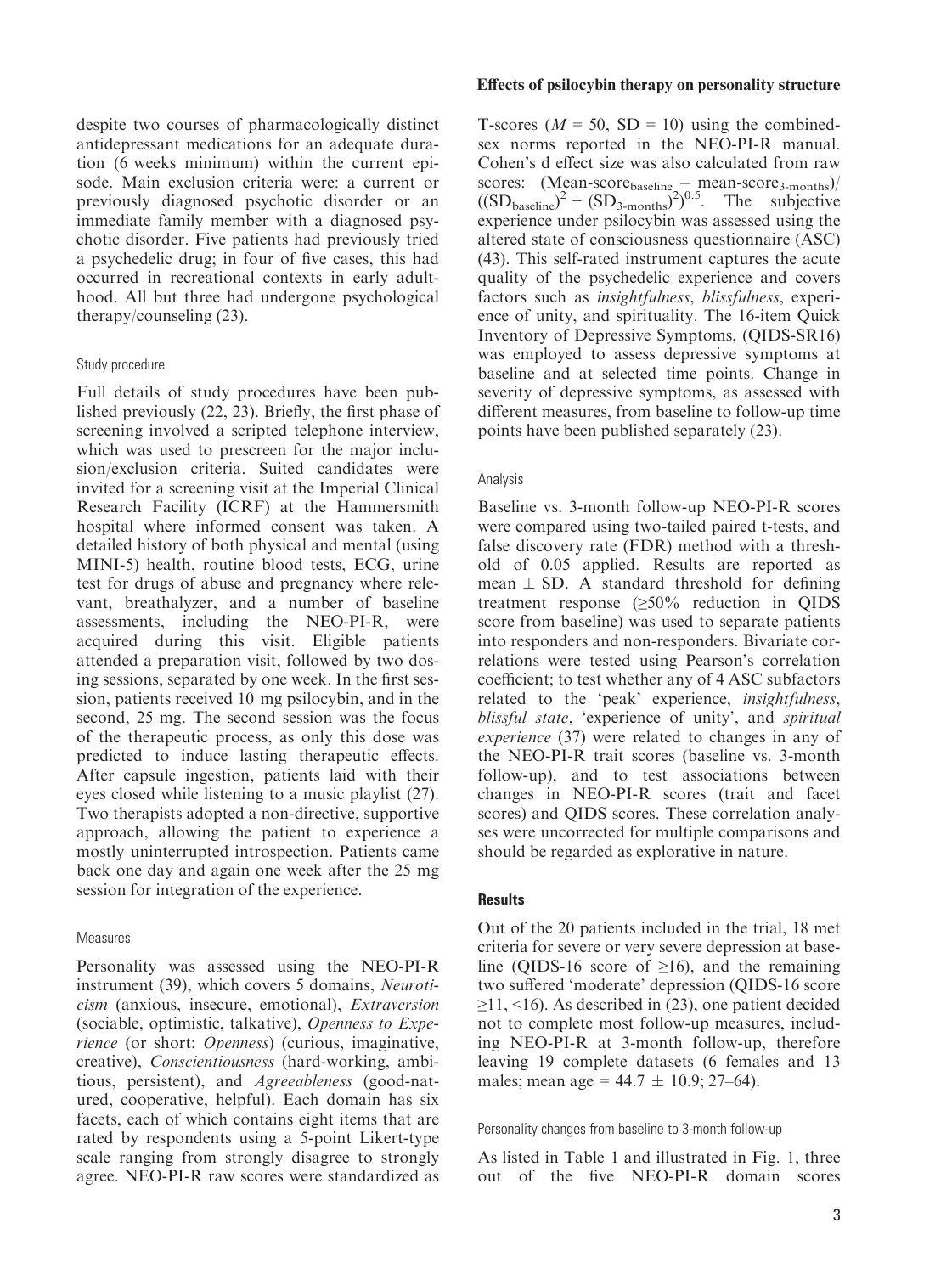Table 1. NEO-PI-R domain and facet scores pre- and post-psilocybin

| Domains and facets           | <b>Baseline</b><br>T-score | 3 months<br>T-score | Change | P-value | Cohen's a |
|------------------------------|----------------------------|---------------------|--------|---------|-----------|
| Neuroticism (N)              | 76.6                       | 70.9                | $-5.7$ | 0.002   | $-0.571$  |
| Extraversion (E)             | 31.1                       | 37.6                | 6.5    | 0.000   | 0.716     |
| Openness to Experience (O)   | 52.7                       | 57.6                | 4.9    | 0.012   | 0.437     |
| Agreeableness (A)            | 46.8                       | 46.7                | $-0.1$ | 0.953   | $-0.006$  |
| Conscientiousness (C)        | 29.9                       | 33.1                | 3.2    | 0.086   | 0.273     |
| Anxiety (N1)                 | 70.3                       | 66.6                | $-3.7$ | 0.037   | $-0.403$  |
| Angry-Hostility (N2)         | 67.6                       | 65.4                | $-2.2$ | 0.222   | $-0.277$  |
| Depression (N3)              | 77.8                       | 71.2                | $-6.6$ | 0.006   | $-0.661$  |
| Self-consciousness (N4)      | 68.1                       | 63.6                | $-4.5$ | 0.016   | $-0.366$  |
| Impulsiveness (N5)           | 57.8                       | 56.3                | $-1.4$ | 0.446   | $-0.184$  |
| Vulnerability (N6)           | 78.6                       | 71.3                | $-7.3$ | 0.004   | $-0.706$  |
| Warmth (E1)                  | 34.7                       | 41.8                | 7.1    | 0.001   | 0.604     |
| Gregariousness (E2)          | 37.7                       | 42.2                | 4.5    | 0.011   | 0.503     |
| Assertiveness (E3)           | 43.9                       | 45.9                | 2.0    | 0.152   | 0.304     |
| Activity (E4)                | 35.2                       | 38.3                | 3.1    | 0.071   | 0.442     |
| Excitement seeking (E5)      | 43.1                       | 44.9                | 1.8    | 0.279   | 0.171     |
| Positive emotions (E6)       | 27.8                       | 36.1                | 8.3    | 0.000   | 0.740     |
| Openness to Fantasy (01)     | 58.9                       | 57.2                | $-1.7$ | 0.415   | $-0.193$  |
| Openness to                  | 53.2                       | 56.2                | 3.0    | 0.157   | 0.244     |
| Aesthetics (02)              |                            |                     |        |         |           |
| Openness to Feelings (03)    | 52.7                       | 54.0                | 1.3    | 0.589   | 0.111     |
| Openness to Actions (04)     | 41.2                       | 48.8                | 7.5    | 0.002   | 0.783     |
| Openness to Ideas (05)       | 51.5                       | 55.2                | 3.7    | 0.077   | 0.324     |
| Openness to Values (O6)      | 50.0                       | 56.3                | 6.3    | 0.001   | 0.692     |
| Trust (A1)                   | 36.8                       | 40.0                | 3.3    | 0.085   | 0.372     |
| Straightforwardness (A2)     | 47.8                       | 46.6                | $-1.2$ | 0.478   | $-0.120$  |
| Altruism (A3)                | 44.8                       | 43.2                | $-1.7$ | 0.318   | $-0.177$  |
| Compliance (A4)              | 43.8                       | 43.0                | $-0.8$ | 0.685   | $-0.069$  |
| Modesty (A5)                 | 58.3                       | 55.9                | $-2.4$ | 0.163   | $-0.199$  |
| Tender-mindedness (A6)       | 56.2                       | 58.9                | 2.7    | 0.274   | 0.215     |
| Competence (C1)              | 26.7                       | 33.0                | 6.3    | 0.011   | 0.743     |
| Order (C2)                   | 42.4                       | 40.5                | $-1.9$ | 0.376   | $-0.138$  |
| Dutifulness (C3)             | 38.2                       | 41.3                | 3.1    | 0.191   | 0.250     |
| Achievement striving<br>(C4) | 33.1                       | 36.4                | 3.3    | 0.110   | 0.294     |
| Self-discipline (C5)         | 22.9                       | 27.6                | 4.7    | 0.010   | 0.465     |
| Deliberation (C6)            | 47.2                       | 46.6                | $-0.6$ | 0.662   | $-0.080$  |

Domains and facets in bold represent scores that showed significant difference between baseline and 3-month follow-up with Student's paired t-tests and that survived FDR correction for multiple comparisons. Thus, facet anxiety is the only of the 11 significantly changed facet scores not to survive the FDR correction. Cohen's  $d$ effect sizes were calculated from the raw mean and SD scores at baseline and 3 month follow-up.

significantly changed from baseline to 3-month postpsilocybin treatment: Neuroticism scores decreased (T-score change:  $-5.7$ ,  $P = 0.002$ ), whereas both Extraversion and Openness increased (T-score changes:  $6.5, P < 0.001, and 4.9,$  $P = 0.012$ , respectively). An increase in T-score of 3.2 in Conscientiousness was only borderline significant ( $P = 0.086$ ). Eleven NEO-PI-R facet scores, all arising from these four domains, changed significantly from baseline to 3-month follow-up, ten of these changes surviving FDR correction (these are listed in Table 1 and Fig. 2). Cohen's d effect sizes calculated from the raw scores are listed in Table 1.



Fig. 1. Trait T-scores scores at baseline (solid thick line) and at 3-month follow-up (dotted line). T-scores calculated with the use of means and standard deviations from a combined sample of 500 healthy women and 500 healthy men (NEO-PI-R manual). The normative data (solid thin line) are represented by normalized scores of 50.

Personality changes vs. changes in depression scores

When dividing patients into clinical responders  $(n = 7)$  vs. non-responders  $(n = 12)$  at 3 months, a group comparison revealed that among responders, Neuroticism score had decreased more from baseline to 3-month follow-up than among nonresponders  $(-23 \pm 17 \text{ vs. } -6 \pm 8 \text{ respectively},$  $P = 0.038$ ), whereas *Conscientiousness* score had increased more among responders than among non-responders over the same period  $(15 \pm 11 \text{ vs.})$  $0 \pm 12$  respectively,  $P = 0.017$ ). Responders did not differ significantly from non-responders with regard to personality changes within the 3 other domains (*Openness*:  $11 \pm 21$  vs.  $7 \pm 6$ ,  $P = 0.623$ ; Agreeableness:  $-1 \pm 7$  vs.  $1 \pm 8$ ,  $P = 0.577$ ; *Extraversion*:  $17 \pm 10$  vs.  $9 \pm 11$ ,  $P = 0.105$ ). In an exploratory analysis none of the 5 NEO-PI-R domain changes from baseline to 3-month followup significantly correlated with change in either QIDS or BDI depression scores at 3 months. There were positive associations between decreases in Neuroticism and decreases in QIDS scores  $(r = 0.41, P = 0.080)$ , and a negative association between increases in Extraversion and decreases in QIDS ( $r = -0.42$ ,  $P = 0.071$ ). These relationships, however, did not reach statistical significance.

#### Relationship between Peak Experience and personality changes

The degree of *insightfulness* experienced during the focal 25 mg psilocybin session was significantly associated with a reduction in Neuroticism score  $(r = -0.47, P = 0.043)$ , as well as with an increase in *Extraversion* score  $(r = 0.54, P = 0.017)$ . Also, spiritual experience was significantly positively correlated with increased Extraversion from baseline to 3-month follow-up  $(r = 0.47, P = 0.048)$ , whereas positive relationships between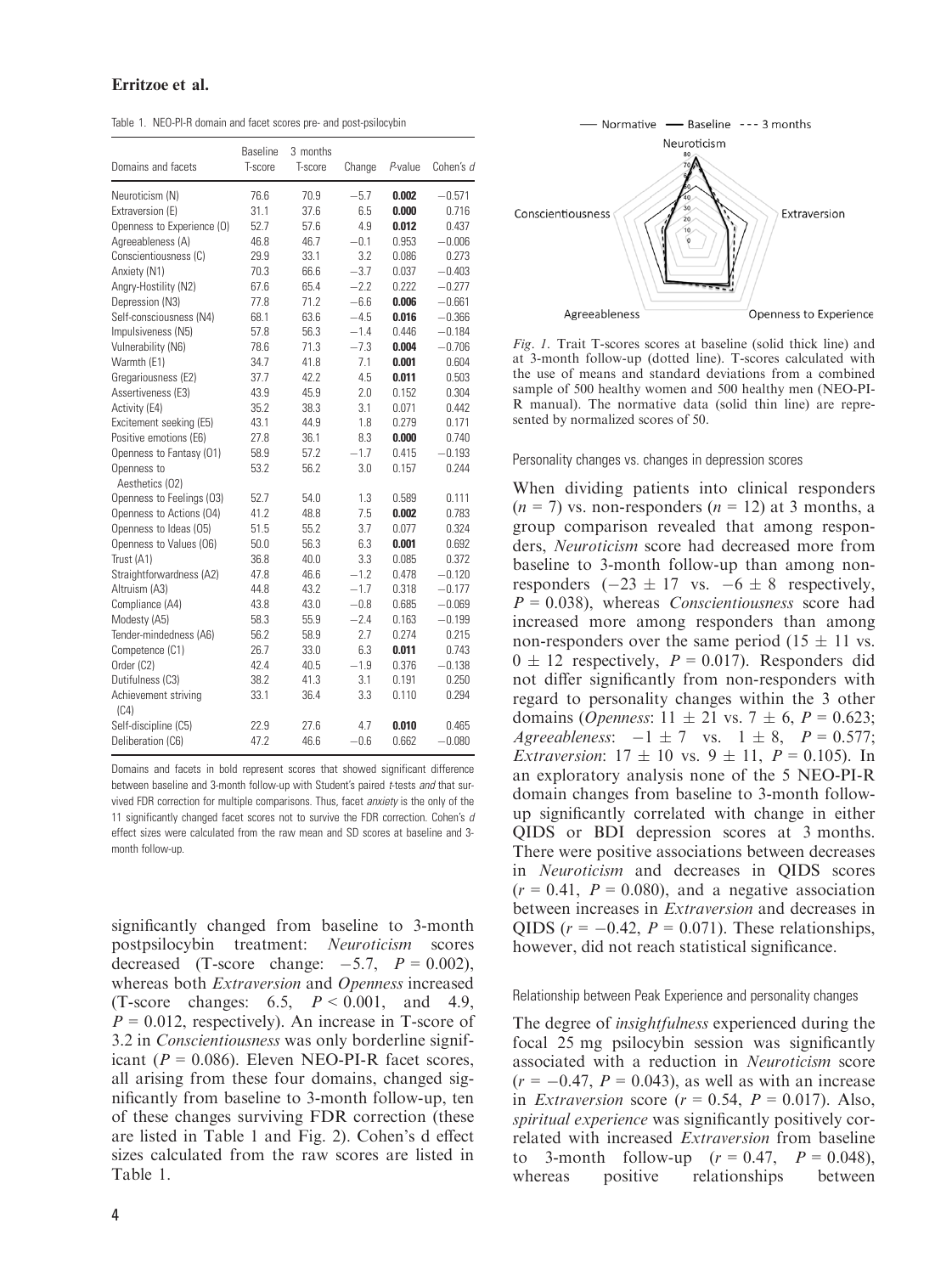

Fig. 2. Facet T-scores scores at baseline (solid thick line) and at 3-month follow-up (dotted line), with normative data normalised to 50 (solid think line).

Extraversion and scores of blissful state and Experience of unity only reached borderline significance levels  $(r = 0.41, P = 0.081, and r = 0.42,$  $P = 0.075$ , respectively). None of the Peak Experience-related ASC scores were associated with changes in Openness or Conscientiousness.

#### Baseline personality scores as predictors of Peak Experience

Among the 5 NEO-PI-R domains assessed at baseline, only Openness showed a borderline significant association with any of the ratings of Peak Experience-related ASC subdimensions, assessed in relation to the focal 25 mg psilocybin session; thus, a positive association between baseline Openness and blissful state reached borderline significance  $(r = 0.43, P = 0.063)$ . In an exploratory analysis, we tested whether individual variation in Openness scores at baseline correlated with the Peak Experience. Correlation analysis revealed that two facets of this personality domain, Openness to Fantasy  $(r = 0.50, P = 0.030)$  and *Openness to Aesthetics* (trend-level;  $r = 0.45$ ,  $P = 0.054$ ) were positively associated with blissful state experienced during the psychedelic experience. There were also trendlevel positive associations between Openness to Fantasy at baseline and both Experience of unity and spiritual experience during the experience  $(r = 0.41, P = 0.080, \text{ and } r = 0.43, P = 0.069,$ respectively).

#### Baseline personality scores as predictors of treatment response

Neuroticism scores at baseline showed a negative correlation with improvement in depression scores at 3 months at trend level  $(r = -0.42, P = 0.075)$ , such that patients with higher Neuroticism scores at baseline showed reduced clinical improvement after psilocybin. Treatment responders after 3 months did not significantly differ from nonresponders on any of the 5 domain scores at baseline.

#### **Discussion**

In this open-label study of psilocybin therapy for treat-resistant major depression, clinical improvement among patients was found to be accompanied by significant changes in personality measures. Thus, from baseline to 3-month followup, the NEO-PI-R 'Big Five' score of Neuroticism significantly decreased, *Extraversion* and *Openness* scores significantly increased, Conscientiousness showed a trend-level increase, and no changes were seen in Agreeableness. A total of 11 of the 30 NEO PI-R facets also significantly changed, with 10 of these surviving multiple comparisons correction. To our knowledge, this is the first time personality measures have been reported to change among patients undergoing psychedelic therapy for depression. These results expand on the findings of psilocybin-induced changes of personality traits in healthy volunteers (40).

Overall, the detected pre- to post-treatment changes in both trait and facet scores in our trial corresponded well with observations from a study of patients who successfully underwent pharmacotherapy, mostly with selective serotonin reuptake inhibitors (SSRIs), for major depression (42). More specifically, the same four of 'the Big Five' traits changed in the two trials and in the same direction – that is toward the personality profile of healthy populations (although Conscientiousness only at trend-level in our study). Also several of the facet changes we saw here overlapped with those reported by Costa et al. (42). More specifically, patients in both trials displayed decreases on the Neuroticism facets of depression, vulnerability, self-consciousness, and *anxiety*. Increases in Extraversion included the facets of warmth and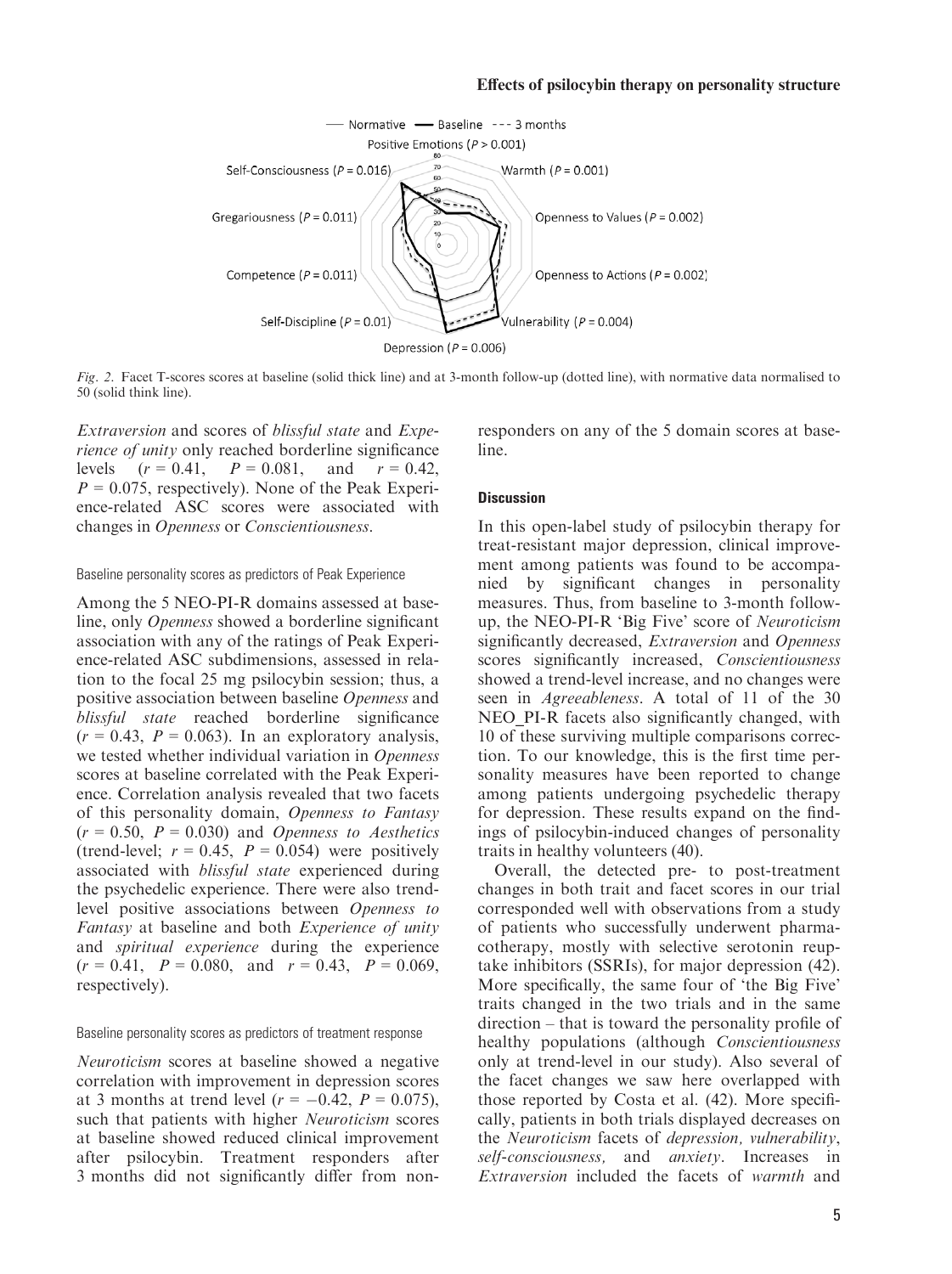positive emotions. Increases in Conscientiousness included the facets of competence and self-discipline. Means and standard deviations of NEO-PI-R scores were not reported by Costa et al., hindering calculation of effect sizes for direct comparison with our findings (listed in Table 1).

Pre- to post-treatment changes in Neuroticism, a known vulnerability marker for affective disorders (44, 45), and increases in Extraversion, a trait associated with general positive affect (46), have previously been found to be significantly correlated with SSRI/SNRI-induced reduction in depression severity (47). In accord with this, QIDS decreases in our study were associated with decreases in Neuroticism and increases in Extraversion, albeit at only trend-level significance. In contrast, increased Openness did not correlate with treatment response and neither was it different between responders and non-responders. This is consistent with the principle that Openness to Experience is orthogonal to anxiety or depression symptoms (46) – although there are also some findings to suggest there is a moderate relationship between Openness and psychological wellbeing (48, 49). Support for the change in Openness score potentially being an addition to, rather than a direct effect of, improved affective symptoms can be taken from a recent naturalistic survey among more than 200 individuals for whom symptomatology and personality measures were assessed online, of a psychedelic experience conducted by our team. Here, Openness changed equally for depressed and non-depressed, whereas changes in Neuroticism were only observed among depressed individuals (manuscript in prep, data not shown).

In addition, an extensive meta-analysis of personality changes after therapeutic interventions revealed that trait Openness was the only one among the 'Big Five' traits that did not robustly change (50). For a more direct comparison of our NEO-PI-R domain changes to previous treatment studies in depression, we identified 5 patient samples from 3 different trials in major depression where NEO-PI-R changes were reported after treatment with antidepressant medication (47, 51,  $52$ ) – although, in one of these studies, only *Neu*roticism scores were reported (51). Across these trials, SSRIs (citalopram, paroxetine, sertraline, and fluoxetine) (47, 51, 52), a norepinephrine-dopamine reuptake inhibitor (bupropion) (51, 52), a serotonin–norepinephrine reuptake inhibitor (venlafaxine) (52), a reversible inhibitor of monoamine oxidase A (moclobemide) (51), a non-selective irreversible monoamine oxidase inhibitor (phenelzine) (52), and a norepinephrine reuptake blocker (desipramine) (47) were used in relevant clinical doses

over 8–20 weeks to treat a total number of 469 patients suffering major depression. The pre- and post-treatment NEO-PI-R domain score data presented in these publications allowed for calculation of Cohen's d effect sizes.

Interestingly, changes in Neuroticism, Agreeableness, and Conscientiousness scores were very similar to what was seen in our study (sample sizeweighted average Cohen's  $d$ ;  $-0.59$ , 0.04, and 0.18 respectively, vs.  $-0.57$ ,  $-0.01$ , and 0.27 in our study). In contrast, Cohen's d effect sizes for Openness in our trial were more than 3 times larger (0.44 vs. an average of 0.13) and more than 2 times larger for Extraversion (0.72 vs. 0.32) than the average effect sizes from the comparison trials. Of note, the lack of full consistency regarding followup (ranging from 8 to 20 weeks) means that interpretations of direct Cohen's d comparisons across studies should be made cautiously.

From the present data, it is hard to infer that the NEO-PI-R changes, and in particular changes in Neuroticism and Extraversion, represent trait and not state changes. However, a 3-month enduring change might suggest that it might not just be a state artifact – a notion also supported by the long-lasting psilocybin-induced increases in *Open*ness observed in healthy individuals (40).

Whereas the facet scores were not reported in these studies, none of the Openness facets were found to be significantly changed after successful antidepressant treatment in the study by Costa et al. (42). In contrast, the facets Openness to actions and to values significantly increased in our study. The facet Openness to Actions pertains to not being set in one's way, and instead, being ready to try and do new things. Openness to Values is about valuing permissiveness, open-mindedness, and tolerance. These two facets therefore reflect an active approach on the part of the individual to try new ways of doing things and consider other peoples' values and/or worldviews. Thus, treatmentinduced modification of Openness and its facets following psilocybin treatment might be an outcome separate and additional to the changes that have previously been seen with antidepressant treatment for example (50). Whether the pattern of change in personality measures, in particular with regard to Openness, is different between psychedelic therapy and conventional pharmacotherapy (e.g., with SSRIs) should be tested in the future. In our laboratory, we are currently setting up a treatment study in major depression where the effects of such treatment models can be compared directly.

Studies investigating the relationship between psychedelics and personality among non-depressed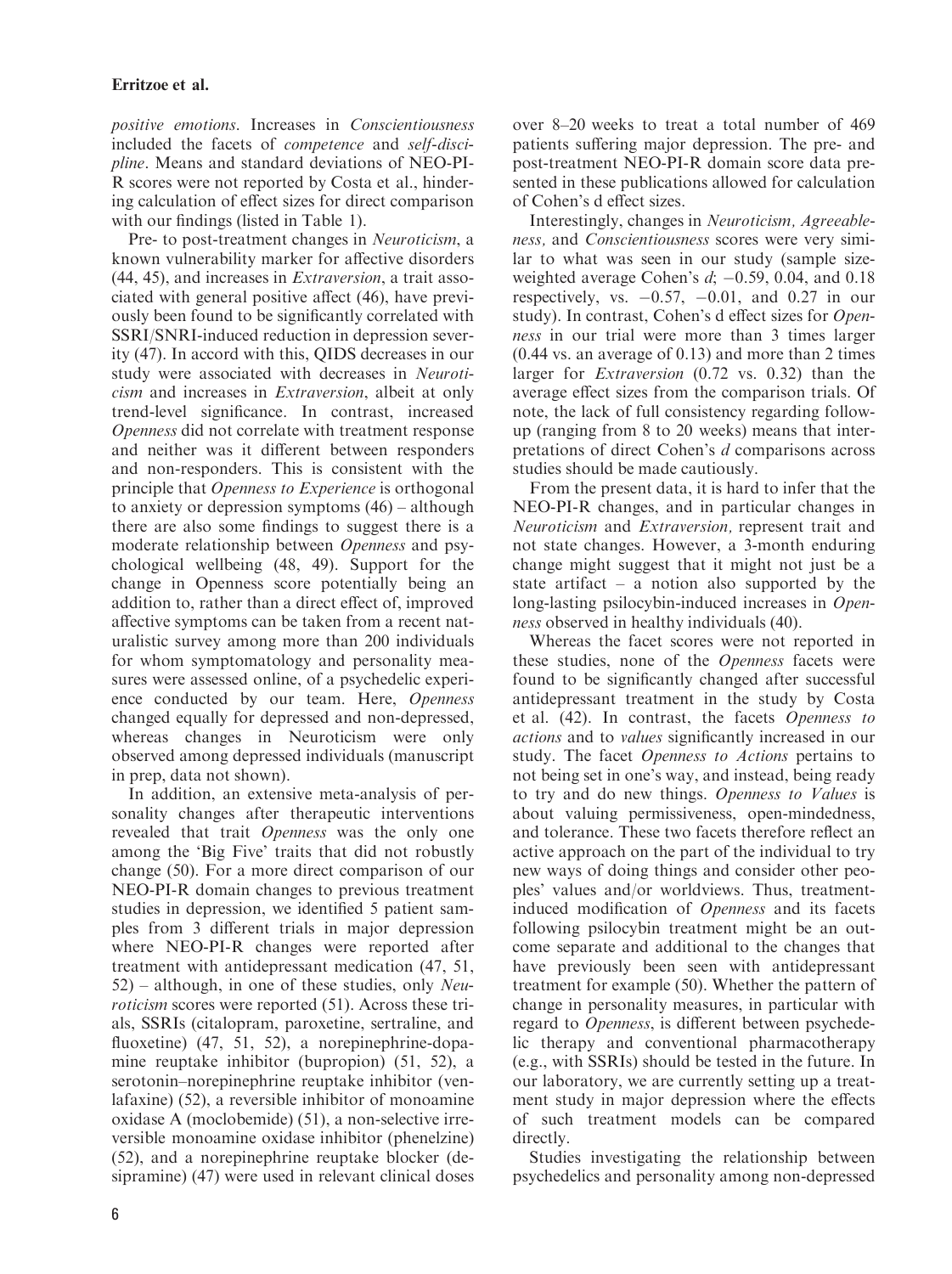individuals are worth considering in this regard. Follow-up evaluations of work from the 1950–60s have suggested the possibility of long-lasting effects on personality, resulting from the use of psychedelics (53, 54), and this has since been confirmed in a series of modern, controlled studies. For example, a single high dose of psilocybin with psychological support was found to facilitate longlasting increases in trait Openness in psychedelicnaïve healthy individuals (40). Similarly, administration of LSD in a brain imaging setting led to discrete increases in Openness scores in healthy volunteers assessed at 2 weeks after the LSD session (41) although this was not replicated in a recent LSD study with longer postsession follow-up time points (1 month and 12 months) (55). Recently, administration of the entactogen, 3,4-methylenedioxy-methamphetamine (MDMA), in conjunction with psychotherapy has been shown to lead to increases in Openness, as well as decreases in Neuroticism, in patients being treated for post-traumatic stress disorder (56). Regular ceremonial use of the psychedelic brew, ayahuasca, was associated with higher *Openness* scores when compared with matched non-ayahuasca using controls (57) and self-reported lifetime recreational psychedelic use correlated positively with Openness scores in a large online survey (58), as well as in a separate brain imaging trial (D. Erritzoe, under review). Interestingly, in the latter trial, it was the Openness to Actions and Openness to Values subfactors that correlated with lifetime psychedelic use (D. Erritzoe, under review).

It is well established that trait Openness correlates reliably with liberal political perspective (58– 61). Given that psychedelics have been found to modulate Openness and other work has shown that Openness and liberal political perspectives are related, it is reasonable to surmise that psychedelics may modulate political perspective also. Indeed, work in the past has found associations between psychedelic use and attitudes of 'personal liberty' and 'foreign policy liberalism' (53), as well as concern for others, irrespective of culture of origin (62). Moreover, a series of recent studies have further endorsed a general relationship between psychedelic use and greater pro-environmental behavior (63) and nature-relatedness (58, 63, 64), as well as liberal (60) and antiauthoritarian perspectives (58, 64). The apparent link between Openness and a generally liberal worldview may be attributed to the notion that people who are more open to new experiences are also less personally constrained by convention and that this freedom of attitude extends into every aspect of a person's life, including their political orientation (65).

## Effects of psilocybin therapy on personality structure

It is worth noting that the *Openness* score among patients entering our trial was already slightly higher at baseline (2.7 T-score points higher, illustrated in Fig. 1) than the normative scores reported in the NEO-PI-R manual (66) and increased another 4.9 T-score points following the intervention. Openness therefore differed from the other three personality traits in that it changed from an already higher than average baseline to an even higher level 3 months later. In contrast, the other traits all changed in the direction of normative data (see Fig. 1), for example, Neuroticism decreased from an abnormally high level at baseline, whereas Conscientiousness (trend-level) and Extraversion both increased from an abnormally low baseline, and thus toward the values of healthy non-depressed individuals (66). The explanation for Openness being relatively high at baseline may be found in the nature of the trial; people who are less Open to Experience are probably less likely to volunteer for a novel treatment involving a psychedelic drug. In support of this interpretation, healthy volunteers who took part in an invasive PET brain imaging study specifically had significantly higher Openness scores when compared to Danish NEO-PI-R norm data (67).

The observation that a single profound psychedelic experience can lead to lasting changes in personality is intriguing, especially when considering the relative stability of personality once adulthood is reached. Longitudinal studies have shown that personality changes after age 30 are typically subtle and/or gradual, that is around 1–2 T-score points per decade, with a subtle drop in Openness and Extraversion scores and a slight increase Agreeableness in older age (68). However, as longitudinal studies of personality are typically conducted with very long intervals between sampling of personality traits, the personality literature overall provides limited evidence for how fast or slow personality trait change can occur (50). Thus, our observation of relatively marked changes in personality within a short time span challenges the assumption that personality can only change slowly, gradually, and subtly. A systematic review of more than 200 studies concluded that enduring and large changes in personality are obtainable through a range of therapeutic interventions (50) but to our knowledge, none so rapidly or as marked as with psychedelics. The phenomenon of psychological 'quantum change' may be relevant in this regard (69), where one's outlook and behavior rapidly and profoundly changes – such as with sudden religious conversion experiences.

Of the acute experience factors that most related to personality change, greater insightfulness during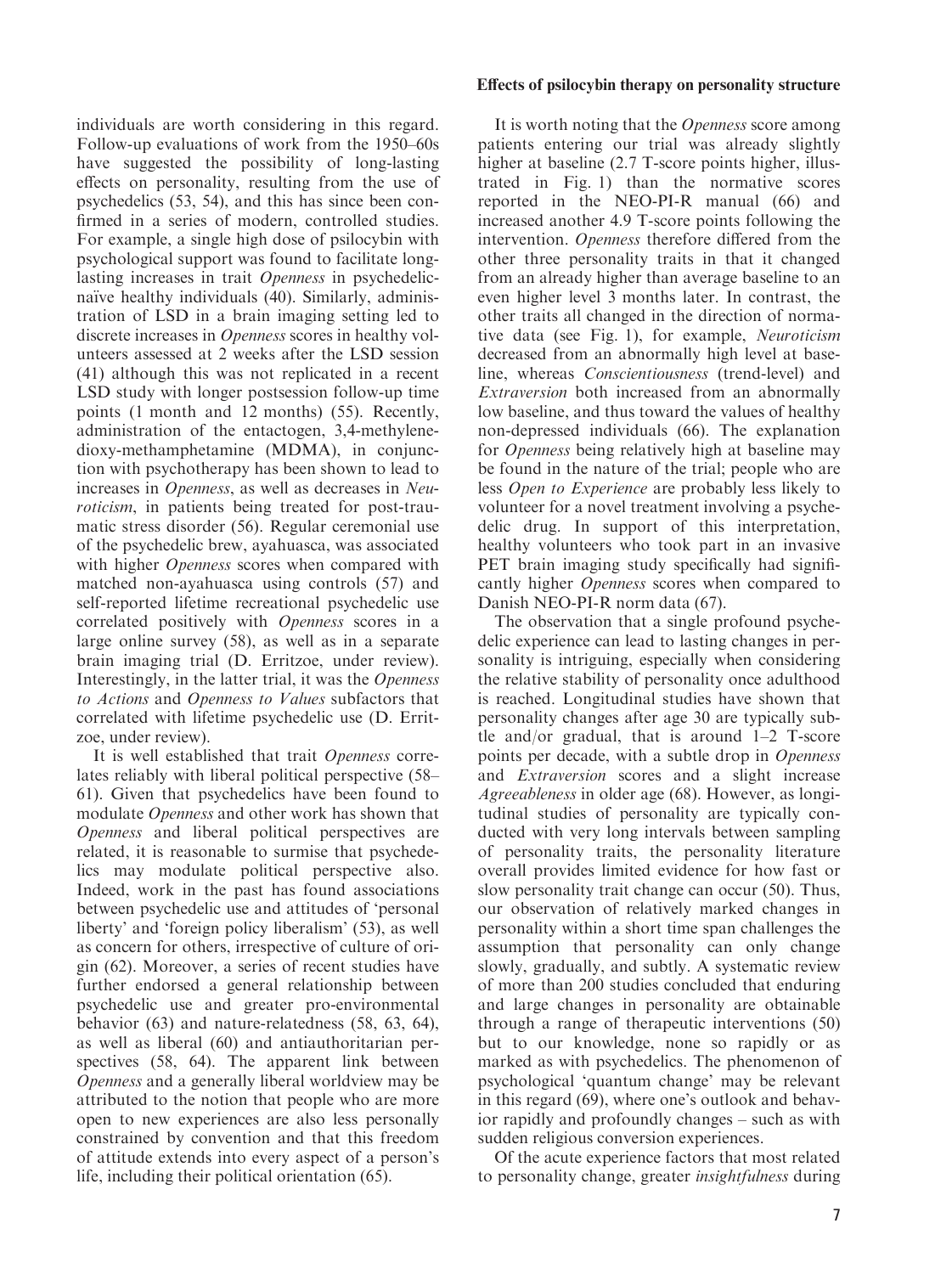the 25 mg experience was found to be correlated with decreased Neuroticism as well as increased Extraversion at 3 months. Also, greater spiritual experience was correlated with increased Extraversion. Borderline relationships were seen between increased Extraversion and higher blissful state and Experience of unity scores. The observation that the long-lasting impact of psychedelic therapy – in this case on measures of Extraversion and Neuroti $cism - may depend on their ability to occasion pro$ found insights and 'peak' (29) or mystical-type (70) experiences is supported by a number of modern clinical trials, where the magnitude of such peak or mystical experience is often predictive of positive clinical outcome (16, 18, 20, 35, 37). Problems related to the potentially non-secular meaning of 'mystical experience' have recently been raised (24) but if the construct has predictive value, then it at least forces us to ask 'why'? With the exception of spiritual Experience, blissful state, and unity predicting increased Extroversion, the major personality changes observed here were not strongly predicted by factors relevant to 'mystical experience'. It is interesting that the somewhat more concrete notion of insightfulness showed more compelling relationships with the personality changes in the present study. Importantly, correlation analyses in this paper were not corrected for multiple comparisons and should therefore be considered exploratory in nature. In addition, it should here be noted that the sample size of the present study is modest, in particular when dividing it further into subgroups of responders and non-responders. This limits our statistical power to detect small effect sizes that may be of clinical importance, and future randomized and placebocontrolled trials with larger sample sizes will be important to further substantiate the findings from the present study.

These present findings are somewhat inconsistent with those of MacLean et al. who found that individuals who had a 'mystical-type' experience were more likely to show sustained increases in Openness several months later (40). This may be explained by differences in the study populations, differences in the questionnaires that were used to assess subjective psilocybin experience, attitudes, and philosophy of support provided by the research staff (e.g., relative emphasis on mystical experience during preparation), or by the time delay at which personality was assessed (i.e., 3 months in the present study and over 12 in the MacLean study).

The neurobiological correlates of personality change after psychedelics have yet to be investigated. However, positron emission tomography (PET) imaging has revealed that brain serotonin 2A receptor levels, the key initiator of psychedelics' signature psychological and neurophysiological effects (71) are positively associated with Neuroticism scores (67). In fact, the same Neuroticism facet scores that were found to decrease the most after psilocybin therapy in the present study (vulnerability anxiety, depression, and self-consciousness) were also the facets most strongly correlated with serotonin 2A receptor binding in a sample of 83 healthy volunteers (67). Also, the trait 'dysfunctional attitude', which is associated with pessimistic beliefs, has been associated with elevated serotonin 2A receptor levels in both depressed patients (72) and individuals recovered from depression (73). It has been suggested that serotonin 2A receptor upregulation is secondary to deficient stimulation with serotonin (72), which is consistent with the observation that downregulation of 2A receptors is associated with treatment with antidepressant drugs that elevate synaptic serotonin (Muguruza et al., 2014).

To our knowledge, although Openness has not been directly associated with serotonin 2A receptor regulation, and 2A receptor levels did not appear to mediate an association between lifetime recreational use of psychedelics and elevated Openness scores (D. Erritzoe, J. Smith, P. M. Fisher, R. Carhart-Harris, V. G. Frokjaer, G. M. Knudsen, under review), it is possible that serotonin 2A receptor function is linked to Openness. Evidence from rodents suggests that cognitive flexibility is in part mediated via the 2A receptor (74), and, as discussed previously, a variety of 2A receptor agonists, such as psilocybin, DMT, and LSD, are associated with increased Openness, as well as increased cognitive flexibility and creative thinking (75–79). Indeed, serotonin and more specifically, serotonin 2A receptor stimulation has been associated with a relaxing of prior assumptions (80) – which would fit with the qualities of open-mindedness that characterize the Openness dimension. More investigations into the role of serotonin 2A receptors in mediating changes in Openness are therefore clearly warranted.

In summary, our study detected changes in personality measures from baseline to 3 months post psilocybin therapy in patients suffering major depression. Decreases in Neuroticism and (trendlevel) increases in Conscientiousness were consistent with what has been found previously among patients responding to antidepressant treatment, whereas pronounced increases in *Extraversion* and, in particular, in Openness, might constitute an effect more specific to therapy with a psychedelic than with other antidepressant interventions. This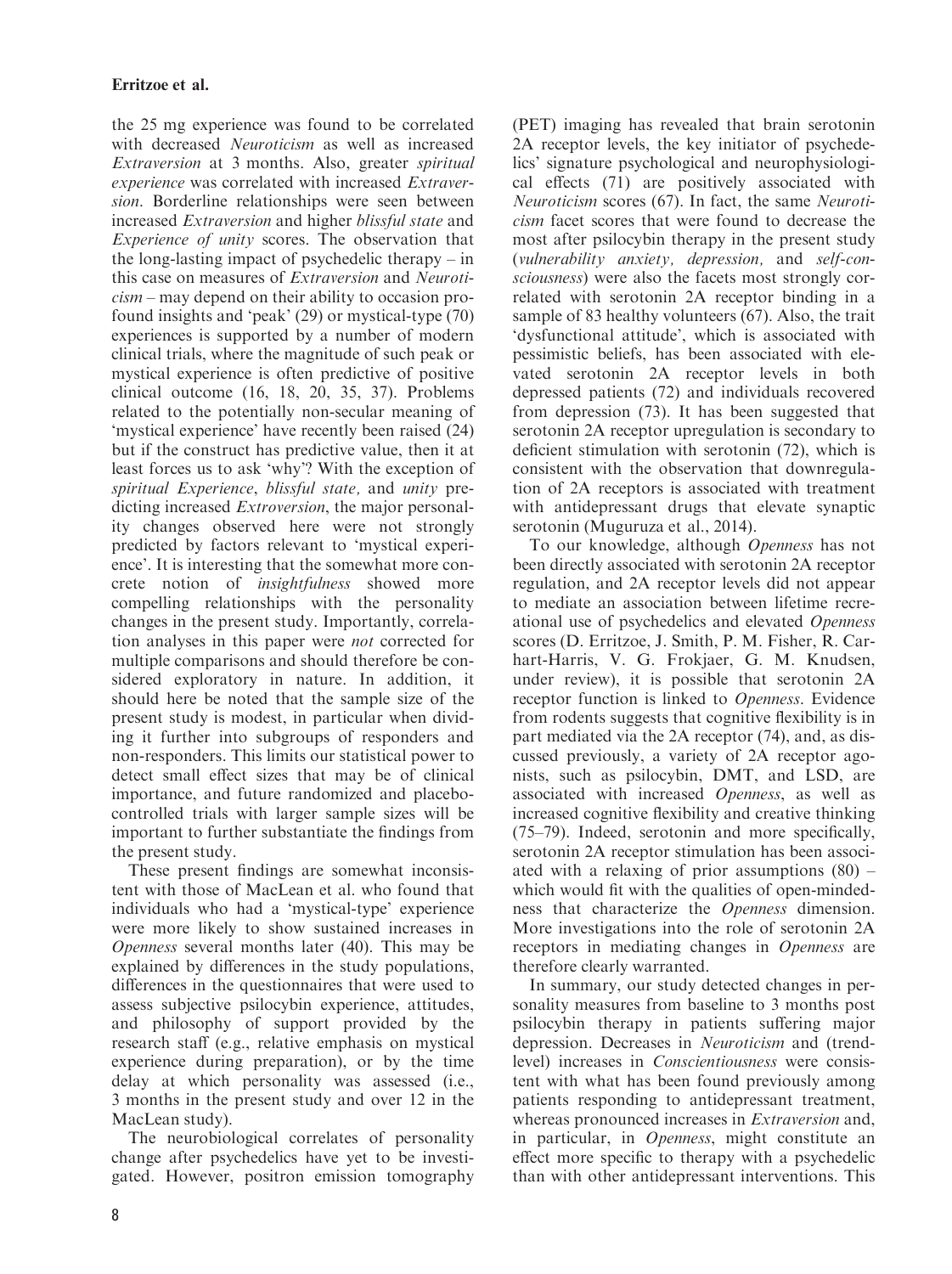hypothesis needs to be explored further in future controlled studies, however, as do the brain mechanisms of postpsychedelic personality change. Finally, some preliminary evidence was found that certain changes in personality were predicted by the nature of the acute experience under psilocybin, with acute *Insight* being particularly implicated.

#### Acknowledgements

The research was carried out at the NIHR/Wellcome Trust Imperial Clinical Research Facility. We would like to thank the Medical Research Council (MRC), Beckley Foundation, Compass Pathways, and the Alexander Mosley Charitable Trust. We are also thankful to Luke Williams for kindly sharing his expertise with regard to NEO-PI-R data, as well as Victoria Amalie Nygart and Lis Marie Pommerencke for their great work on the psychedelic survey data used in the discussion section.

#### **References**

- 1. Rihmer Z. Suicide risk in mood disorders. Curr Opinion Psychiatry 2007;20(1):17–22.
- 2. Kessler RC, Bromet EJ. The epidemiology of depression across cultures. Annu Rev Public Health 2013;34:119–138.
- 3. Alonso J, Angermeyer MC, Bernert S et al. Prevalence of mental disorders in Europe: results from the European Study of the Epidemiology of Mental Disorders (ESEMeD) project. Acta Psychiatr Scand Suppl 2004;420:21–27.
- 4. Blazer DG, Kessler RC, McGonagle KA, Swartz MS. The prevalence and distribution of major depression in a national community sample: the National Comorbidity Survey. Am J Psychiatry 1994;151(7):979–986.
- 5. REDDY MS. Depression: the disorder and the burden. Indian J Psychol Med 2010;32(1):1–2.
- 6. WHO. Global burden of mental disorders and the need for a comprehensive, coordinated response from health and social sectors at the country level. Report by the Secretariat; 2011. EXECUTIVE BOARD EB130/9, 130th session, Provisional agenda item 6.2.
- 7. GREDEN JF. The burden of disease for treatment-resistant depression. J Clin Psychiatry 2001;62(Suppl 16):26–31.
- 8. Fekadu A, Wooderson SC, Markopoulo K, Donaldson C, PAPADOPOULOS A, CLEARE AJ. What happens to patients with treatment-resistant depression? A systematic review of medium to long term outcome studies. J Affect Disord 2009;116(1–2):4–11.
- 9. SOUERY D, AMSTERDAM J, de MONTIGNY C et al. Treatment resistant depression: methodological overview and operational criteria. Eur Neuropsychopharmacol 1999;9(1– 2):83–91.
- 10. Trivedi MH, Rush AJ, Wisniewski SR et al. Evaluation of outcomes with citalopram for depression using measurement-based care in STAR\*D: implications for clinical practice. Am J Psychiatry 2006;163(1):28–40.
- 11. STRASSMAN RJ, QUALLS CR. Dose-response study of N, Ndimethyltryptamine in humans. I. Neuroendocrine, autonomic, and cardiovascular effects. Arch Gen Psychiatry 1994;51(2):85–97.
- 12. Gouzoulis-Mayfrank E, Heekeren K, Thelen B et al. Effects of the hallucinogen psilocybin on habituation and prepulse inhibition of the startle reflex in humans. Behav Pharmacol 1998;9(7):561–566.

#### Effects of psilocybin therapy on personality structure

- 13. Sessa B. Shaping the renaissance of psychedelic research. Lancet 2012;380(9838):200–201.
- 14. NUTT DJ, KING LA, NICHOLS DE. Effects of Schedule I drug laws on neuroscience research and treatment innovation. Nat Rev Neurosci 2013;14(8):577–585.
- 15. Johnson MW, Garcia-Romeu A, Cosimano MP, Griffiths RR. Pilot study of the 5-HT2AR agonist psilocybin in the treatment of tobacco addiction. J Psychopharmacol 2014;28(11):983–992.
- 16. Bogenschutz MP, Forcehimes AA, Pommy JA, Wilcox CE, Barbosa PC, Strassman RJ. Psilocybin-assisted treatment for alcohol dependence: a proof-of-concept study. J Psychopharmacol 2015;29(3):289–299.
- 17. Moreno FA, Wiegand CB, Taitano EK, Delgado PL. Safety, tolerability, and efficacy of psilocybin in 9 patients with obsessive-compulsive disorder. J Clin Psychiatry 2006;67(11):1735–1740.
- 18. Griffiths RR, Johnson MW, Carducci MA et al. Psilocybin produces substantial and sustained decreases in depression and anxiety in patients with life-threatening cancer: a randomized double-blind trial. J Psychopharmacol 2016;30 (12):1181–1197.
- 19. Gasser P, Kirchner K, Passie T. LSD-assisted psychotherapy for anxiety associated with a life-threatening disease: a qualitative study of acute and sustained subjective effects. J Psychopharmacol 2015;29(1):57–68.
- 20. Ross S, Bossis A, Guss J et al. Rapid and sustained symptom reduction following psilocybin treatment for anxiety and depression in patients with life-threatening cancer: a randomized controlled trial. J Psychopharmacol 2016;30 (12):1165–1180.
- 21. Osorio FDE L, SANCHES RF, MACEDO LR et al. Antidepressant effects of a single dose of ayahuasca in patients with recurrent depression: a preliminary report. Revista brasileira de psiquiatria 2015;37(1):13–20.
- 22. Carhart-Harris RL, Bolstridge M, Rucker J et al. Psilocybin with psychological support for treatment-resistant depression: an open-label feasibility study. Lancet Psychiatry 2016;3(7):619–627.
- 23. Carhart-Harris RL, Bolstridge M, Day CMJ et al. Psilocybin with psychological support for treatment-resistant depression: six-month follow-up. Psychopharmacology 2018;235:399–408.
- 24. Carhart-Harris RL, Goodwin GM. The therapeutic potential of psychedelic drugs: past, present, and future. Neuropsychopharmacology 2017;42(11):2105–2113.
- 25. Brown RT, Nicholas CR, Cozzi NV et al. Pharmacokinetics of escalating doses of oral psilocybin in healthy adults. Clin Pharmacokinet 2017;56:1543–1554.
- 26. DOLDER PC, SCHMID Y, STEUER AE et al. Pharmacokinetics and pharmacodynamics of lysergic acid diethylamide in healthy subjects. Clin Pharmacokinet 2017;56:1543–1554.
- 27. Kaelen M, Giribaldi B, Raine J et al. The hidden therapist: evidence for a central role of music in psychedelic therapy. Psychopharmacology 2018;235(2):505–519.
- 28. Johnson M, Richards W, Griffiths R. Human hallucinogen research: guidelines for safety. J Psychopharmacol 2008;22 (6):603–620.
- 29. Maslow AH. Religions, values, and peak-experiences. Columbus, Ohio: Ohio State University Press; 1964.
- 30. Griffiths RR, Richards WA, McCann U, Jesse R. Psilocybin can occasion mystical-type experiences having substantial and sustained personal meaning and spiritual significance. Psychopharmacology 2006;187(3):268–283; discussion 84-92.
- 31. Stace WT. Mysticism and philosophy. MacMillan & Co Ltd; 1961.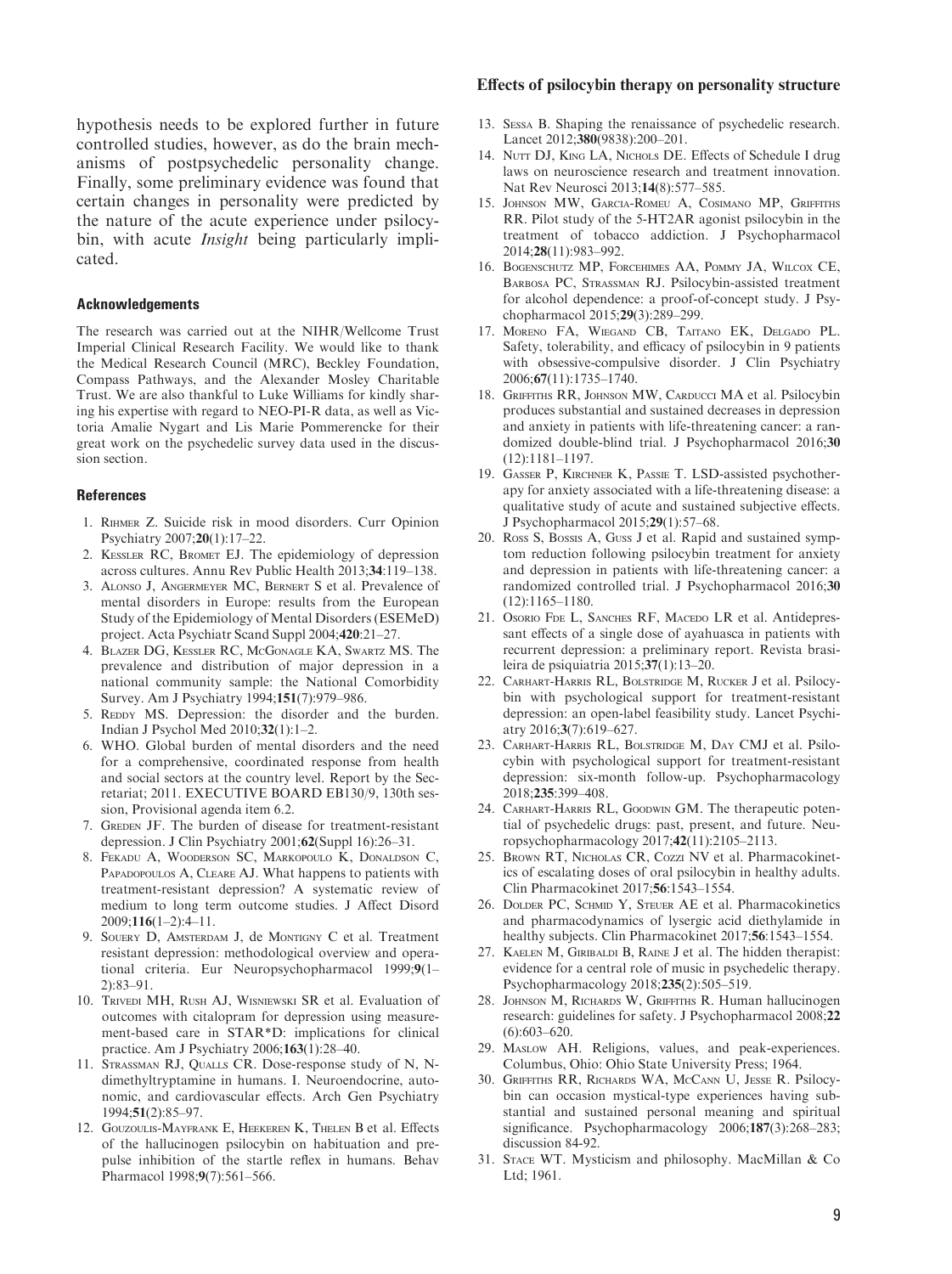- 32. Carhart-Harris RL, Erritzoe D, Haijen E, Kaelen M, WATTS R. Psychedelics and connectedness. Psychopharmacology 2018;235(2):547–550.
- 33. Watts R, Day C, Krzanowski J, Nutt DJ, Carhart-Harris R. Patients' accounts of increased "connectedness" and "acceptance" after psilocybin for treatment-resistant depression. J Humanistic Psychol 2017;57(5):520–564.
- 34. Grof S. LSD psychotherapy (the healing potential potential of psychedelic medicine). Santa Cruz, CA: MAPS; 2008.
- 35. Garcia-Romeu A, Griffiths RR, Johnson MW. Psilocybinoccasioned mystical experiences in the treatment of tobacco addiction. Curr Drug Abuse Rev 2014;7(3):157– 164.
- 36. MAJIC T, SCHMIDT TT, GALLINAT J. Peak experiences and the afterglow phenomenon: when and how do therapeutic effects of hallucinogens depend on psychedelic experiences? J Psychopharmacol 2015;29(3):241–253.
- 37. ROSEMAN L, NUTT DJ, CARHART-HARRIS RL. Quality of acute psychedelic experience predicts therapeutic efficacy of psilocybin for treatment-resistant depression. Front Pharmacol 2018;8:974.
- 38. Dakwar E, Nunes EV, Hart CL, Hu MC, Foltin RW, Levin FR. A sub-set of psychoactive effects may be critical to the behavioral impact of ketamine on cocaine use disorder: Results from a randomized, controlled laboratory study. Neuropharmacology 2018 [Epub ahead of print]. [https://](https://doi.org/10.1016/j.neuropharm.2018.01.005) [doi.org/10.1016/j.neuropharm.2018.01.005](https://doi.org/10.1016/j.neuropharm.2018.01.005).
- 39. Costa P, McCrae R. NEO Personality Inventory (NEO-PI-R) and NEO Five Factor Inventory (NEO-FFI) professional manual. Odessa, FL: Psychological Assessment Resources; 1992.
- 40. MacLean KA, Johnson MW, Griffiths RR. Mystical experiences occasioned by the hallucinogen psilocybin lead to increases in the personality domain of openness. J Psychopharmacol 2011;25(11):1453–1461.
- 41. Carhart-Harris RL, Kaelen M, Bolstridge M et al. The paradoxical psychological effects of lysergic acid diethylamide (LSD). Psychol Med 2016;46(7):1379–1390.
- 42. Costa PT Jr, Bagby RM, Herbst JH, McCrae RR. Personality self-reports are concurrently reliable and valid during acute depressive episodes. J Affect Disord 2005;89(1– 3):45–55.
- 43. DITTRICH A. The standardized psychometric assessment of altered states of consciousness (ASCs) in humans. Pharmacopsychiatry 1998;31(S2):80–84.
- 44. Duggan C, Sham P, Lee A, Minne C, Murray R. Neuroticism: a vulnerability marker for depression evidence from a family study. J Affect Disord 1995;35(3):139– 143.
- 45. Hirschfeld RM, Klerman GL, Lavori P, Keller MB, Grif-FITH P, CORYELL W. Premorbid personality assessments of first onset of major depression. Arch Gen Psychiatry 1989;46(4):345–350.
- 46. Watson D, Naragon-Gainey K. Personality, emotions, and the emotional disorders. Clin Psychol Sci 2014;2(4):422– 442.
- 47. Bagby RM, Levitan RD, Kennedy SH, Levitt AJ, Joffe RT. Selective alteration of personality in response to noradrenergic and serotonergic antidepressant medication in depressed sample: evidence of non-specificity. Psychiatry Res 1999;86(3):211–216.
- 48. Sun J, Kaufman SB, Smillie LD. Unique associations between big five personality aspects and multiple dimensions of well-being. J Pers 2018;86(2):158–172.
- 49. Anglim J, Grant S. Predicting psychological and subjective well-being from personality: incremental prediction

from 30 facets over the big 5. J Happiness Stud 2016;17:59–80.

- 50. Roberts BW, Luo J, Briley DA, Chow PI, Su R, Hill PL. A systematic review of personality trait change through intervention. Psychol Bull 2017;143(2):117–141.
- 51. Quilty LC, Meusel LA, Bagby RM. Neuroticism as a mediator of treatment response to SSRIs in major depressive disorder. J Affect Disord 2008;111(1):67–73.
- 52. Noordhof A, Kamphuis JH, Sellbom M, Eigenhuis A, Bagby RM. Change in self-reported personality during major depressive disorder treatment: a reanalysis of treatment studies from a demoralization perspective. Personality Dis 2018;9(1):93–100.
- 53. McGlothlin WH, Arnold DO. LSD revisited. A ten-year follow-up of medical LSD use. Arch Gen Psychiatry 1971;24(1):35–49.
- 54. Doblin R. Panhnke's "Good Friday Experiment: a longterm follow-up and methodological critique. J Transpersonal Psychol 1991;23:1.
- 55. SCHMID Y, LIECHTI ME. Long-lasting subjective effects of LSD in normal subjects. Psychopharmacology 2018;235 (2):535–545.
- 56. Wagner MT, Mithoefer MC, Mithoefer AT et al. Therapeutic effect of increased openness: investigating mechanism of action in MDMA-assisted psychotherapy. J Psychopharmacol 2017;31(8):967–974.
- 57. Barbosa PC, Strassman RJ, da Silveira DX et al. Psychological and neuropsychological assessment of regular hoasca users. Compr Psychiatry 2016;71:95–105.
- 58. Nour MM, Evans L, Carhart-Harris RL. Psychedelics, personality and political perspectives. J Psychoactive Drugs 2017;49(3):182–191.
- 59. CARNEY DR, JOST JT, GOSLING SD, POTTER J. The secret lives of liberals and conservatives: personality profiles, interaction styles, and the things they leave behind. Political Psychol 2008;29(6):807–840.
- 60. SIBLEY CG, OSBORNE D, DUCKITT J. Personality and political orientation: meta-analysis and test of a Threat-Constraint Model. J Res Pers 2012;46(6):664–677.
- 61. Xu X, Mar RA, Peterson JB. Does cultural exposure partially explain the association between personality and political orientation? Pers Soc Psychol Bull 2013;39 (11):1497–1517.
- 62. Lerner M, Lyvers M. Values and beliefs of psychedelic drug users: a cross-cultural study. J Psychoactive Drugs 2006;38(2):143–147.
- 63. Forstmann M, Sagioglou C. Lifetime experience with (classic) psychedelics predicts pro-environmental behavior through an increase in nature relatedness. J Psychopharmacol 2017;31(8):975-988.
- 64. Lyons T, Carhart-Harris RL. Increased nature relatedness and decreased authoritarian political views after psilocybin for treatment-resistant depression. J Psychopharmacol 2018 [Epub ahead of print]. [https://doi.org/10.1177/](https://doi.org/10.1177/0269881117748902) [0269881117748902](https://doi.org/10.1177/0269881117748902).
- 65. VERHULST B, EAVES LJ, HATEMI PK. Correlation not causation: the relationship between personality traits and political ideologies. Am J Political Sci 2012;56(1):34–51.
- 66. Hansen HS, Mortensen EL. NEO-PI-R, manual klinisk. In: Hansen HS, Mortensen EL. Dokumentation for den danske udgave af NEO-PI-R og NEO-PI-R Kort Version, 1st edi. Copenhagen, Denmark: Dansk Psykologisk Forlag; 2004.
- 67. Frokjaer VG, Mortensen EL, Nielsen FA et al. Frontolimbic serotonin 2A receptor binding in healthy subjects is associated with personality risk factors for affective disorder. Biol Psychiat 2008;63(6):569–576.